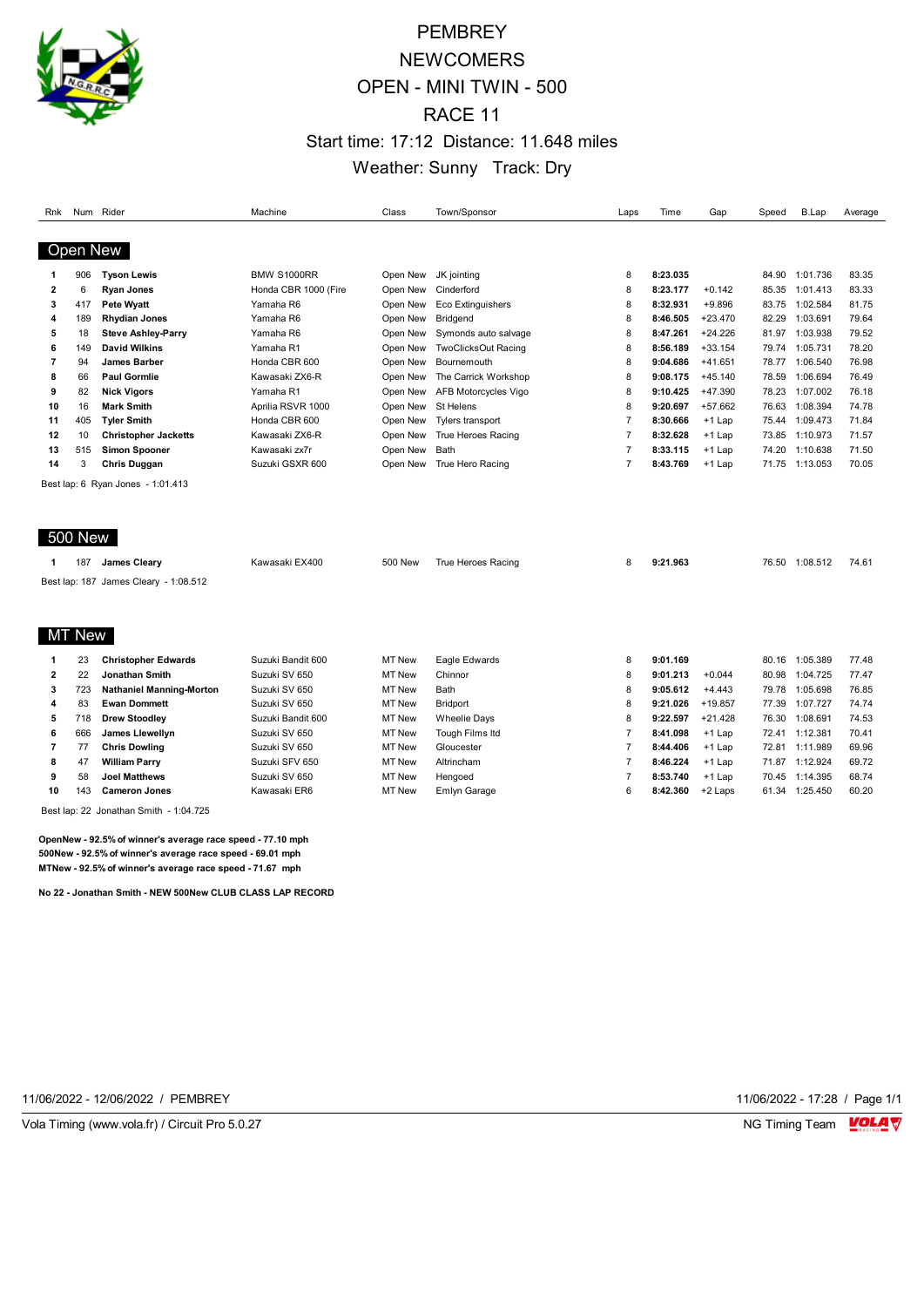

Lap Time

## Cameron Jones

| <b>START</b> |               |  |  |  |  |
|--------------|---------------|--|--|--|--|
| 1            |               |  |  |  |  |
| 2            | 1:27.241      |  |  |  |  |
| 3            | 1:26.308      |  |  |  |  |
| 4            | 1:25.450      |  |  |  |  |
| 5            | 1:26.205      |  |  |  |  |
|              | <b>FINISH</b> |  |  |  |  |
| $\epsilon$   | 1:27.319      |  |  |  |  |

## **Chris Dowling**

|   | <b>START</b>  |
|---|---------------|
| 1 |               |
| 2 | 1:13.751      |
| 3 | 1:11.989      |
| 4 | 1:13.295      |
| 5 | 1:13.945      |
| 6 | 1:13.035      |
|   | <b>FINISH</b> |
|   | 1:13.785      |

## Chris Duggan

|   | <b>START</b>  |
|---|---------------|
| 1 |               |
| 2 | 1:13.247      |
| 3 | 1:13.351      |
| 4 | 1:14.713      |
| 5 | 1.14 012      |
| 6 | 1:13.053      |
|   | <b>FINISH</b> |
|   | 1:13.611      |

| <b>Christopher Edwards</b> |  |
|----------------------------|--|
|                            |  |

| <b>START</b> |          |  |  |
|--------------|----------|--|--|
|              |          |  |  |
| 2            | 1:07.045 |  |  |

11/06/2022 - 12/06/2022 / PEMBREY 11/06/2022 - 17:24 / Page 1/3

Vola Timing (www.vola.fr) / Circuit Pro 5.0.27 NG Timing Team VOLA V

# PEMBREY **NEWCOMERS** OPEN - MINI TWIN - 500 RACE 11 LAP TIMES

| Lap | Time          |
|-----|---------------|
|     |               |
| 3   | 1:07.238      |
| 4   | 1.07 784      |
| 5   | 1:06.490      |
| 6   | 1:05.900      |
| 7   | 1:05.679      |
|     | <b>FINISH</b> |
| Ŗ   | 1:05.389      |

| <b>Christopher Jacketts</b> |               |  |  |  |
|-----------------------------|---------------|--|--|--|
|                             | <b>START</b>  |  |  |  |
| 1                           |               |  |  |  |
| 2                           | 1:11.490      |  |  |  |
| 3                           | 1:10.973      |  |  |  |
| 4                           | 1.12.224      |  |  |  |
| 5                           | 1.12404       |  |  |  |
| 6                           | 1.12014       |  |  |  |
|                             | <b>FINISH</b> |  |  |  |
|                             | 1:13.376      |  |  |  |

# David Wilkins

| <b>START</b> |               |  |
|--------------|---------------|--|
| 1            |               |  |
| 2            | 1:05.731      |  |
| 3            | 1:05.913      |  |
| 4            | 1:05.994      |  |
| 5            | 1:06 391      |  |
| 6            | 1:06.686      |  |
| 7            | 1:06.551      |  |
|              | <b>FINISH</b> |  |
| ጸ            | 1:06.951      |  |

| <b>Drew Stoodley</b> |  |
|----------------------|--|
|                      |  |

| 1             |
|---------------|
| 2<br>1:09.089 |
| 3<br>1:08.691 |
| 1:10.371<br>4 |
| 5<br>1:09 433 |

| Lap | Time          |
|-----|---------------|
| 6   | 1:09.458      |
| 7   | 1:08.692      |
|     | <b>FINISH</b> |
| 8   | 1:08.924      |

## Ewan Dommett

| <b>START</b>  |          |
|---------------|----------|
| 1             |          |
| 2             | 1:10.640 |
| 3             | 1:08.230 |
| 4             | 1:07.727 |
| 5             | 1:09 083 |
| 6             | 1:08 648 |
| 7             | 1.07 737 |
| <b>FINISH</b> |          |
| ឧ             | 1:08.996 |

## James Barber

| <b>START</b>  |          |
|---------------|----------|
| 1             |          |
| 2             | 1:06.598 |
| 3             | 1:06.717 |
| 4             | 1:06.853 |
| 5             | 1:07 843 |
| 6             | 1.07077  |
| 7             | 1.07.326 |
| <b>FINISH</b> |          |
| 8             | 1:06.540 |

#### James Cleary

| START |          |
|-------|----------|
| 1     |          |
| 2     | 1:08.558 |
| 3     | 1:08.537 |
| 4     | 1.09717  |
| 5     | 1.09417  |
| 6     | 1:09 250 |
|       | 1:08.946 |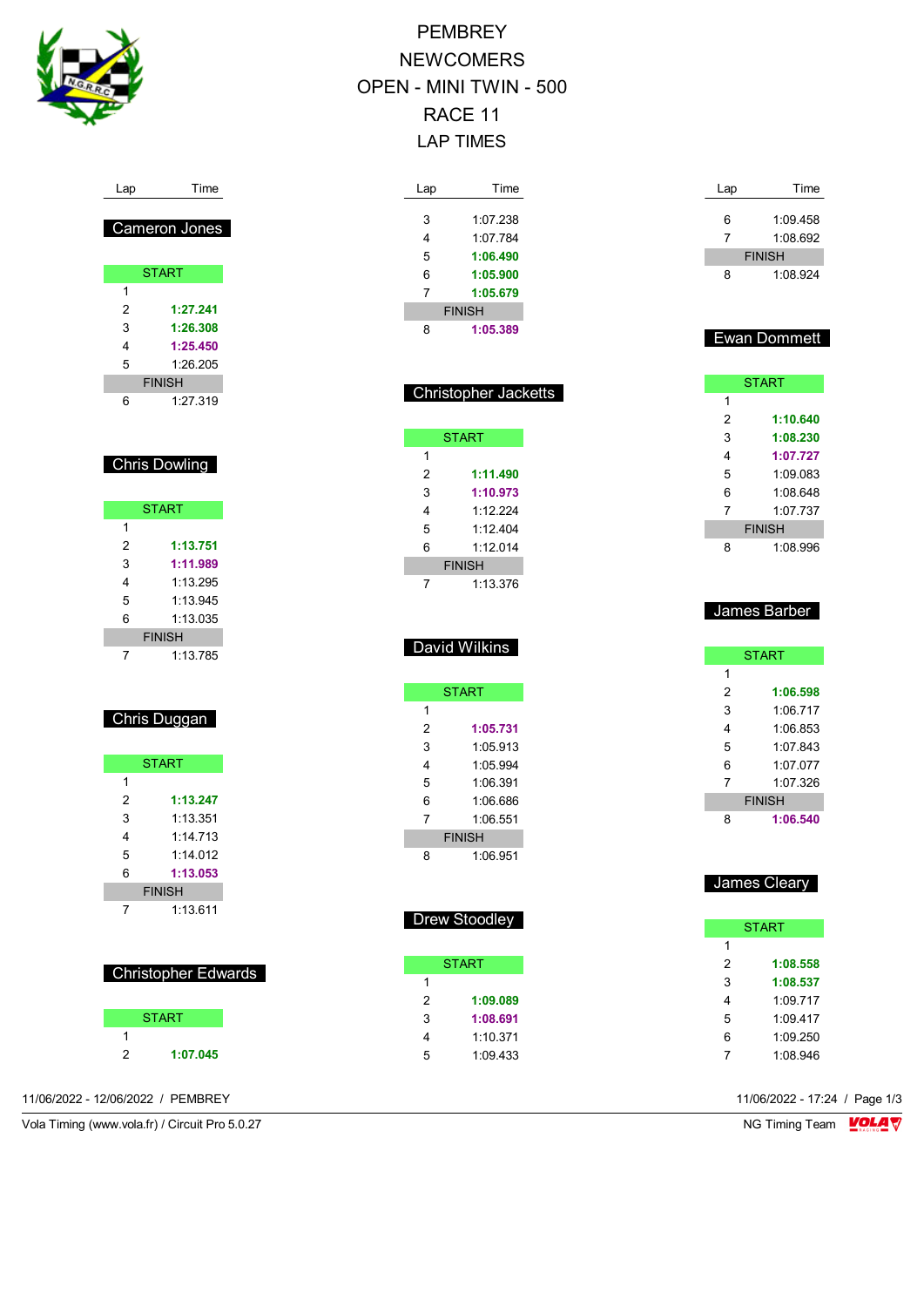PEMBREY NEWCOMERS OPEN - MINI TWIN - 500 RACE 11 LAP TIMES

Lap Time

 1:14.585 1:16.004 1:15.430 1:15.227 FINISH 1:14.602

Jonathan Smith

**START** 

 **1:06.406** 1:06.560 1:06.864 1:07.803 1:06.881 **1:05.144** FINISH **1:04.725**

Mark Smith

**START** 

 **1:08.394** 1:08.419 1:09.422 1:09.027 1:09.774 1:09.814

 $\overline{1}$ 

|                | <b>FINISH</b>   |
|----------------|-----------------|
| 8              | 1:08.512        |
|                |                 |
|                |                 |
|                | James Llewellyn |
|                |                 |
|                | <b>START</b>    |
| 1              |                 |
| $\overline{2}$ | 1:13.701        |
| 3              | 1:12.897        |
| 4              | 1:12.473        |
| 5              | 1:12.402        |
| 6              | 1:12.431        |
|                | <b>FINISH</b>   |
| 7              | 1:12.381        |
|                |                 |
|                |                 |
|                | Joel Matthews   |
|                |                 |
|                |                 |
|                | <b>START</b>    |
| 1              |                 |
| $\overline{2}$ | 1:14.395        |

| <b>START</b>  |          |
|---------------|----------|
| 1             |          |
| 2             | 1:08.278 |
| 3             | 1:07.002 |
| 4             | 1.07 723 |
| 5             | 1:08.524 |
| 6             | 1:08.070 |
| 7             | 1:07.379 |
| <b>FINISH</b> |          |
| Я             | 1:08.012 |

Lap Time

| <b>Paul Gormlie</b>      |              |  |
|--------------------------|--------------|--|
|                          | <b>START</b> |  |
|                          |              |  |
| 2                        | 1:07.391     |  |
| $\overline{\phantom{a}}$ |              |  |

| ∠             | 1.V <i>I.</i> JJI |  |
|---------------|-------------------|--|
| 3             | 1:07.625          |  |
| 4             | 1:08.503          |  |
| 5             | 1:09.322          |  |
| 6             | 1:07.597          |  |
| 7             | 1:07.160          |  |
| <b>FINISH</b> |                   |  |
| 8             | 1:06.694          |  |

## Pete Wyatt

| <b>START</b> |          |  |
|--------------|----------|--|
| 1            |          |  |
| 2            | 1:02.876 |  |
| 3            | 1:02.584 |  |
|              | 1:02.865 |  |

| Lap | Time          |
|-----|---------------|
|     |               |
| 5   | 1:03.144      |
| 6   | 1:03.380      |
| 7   | 1.04.367      |
|     | <b>FINISH</b> |
| я   | $1.04$ 166    |

#### Rhydian Jones

| <b>START</b>  |          |  |
|---------------|----------|--|
| 1             |          |  |
| 2             | 1:03.691 |  |
| 3             | 1:05.133 |  |
| 4             | 1:05 426 |  |
| 5             | 1:05.550 |  |
| 6             | 1:05.348 |  |
| 7             | 1:03.879 |  |
| <b>FINISH</b> |          |  |
| ឧ             | 1:05.055 |  |

| <u>Ryan Jones</u> |               |  |
|-------------------|---------------|--|
|                   | <b>START</b>  |  |
| 1                 |               |  |
| 2                 | 1:01.413      |  |
| 3                 | 1:01.816      |  |
| 4                 | 1.02240       |  |
| 5                 | 1.02416       |  |
| 6                 | 1.02291       |  |
| 7                 | 1:02.890      |  |
|                   | <b>FINISH</b> |  |
| 8                 | 1:02.244      |  |

| <b>Simon Spooner</b> |              |  |
|----------------------|--------------|--|
|                      |              |  |
|                      | <b>START</b> |  |
| 1                    |              |  |
| 2                    | 1:13.195     |  |
| 3                    | 1.13.354     |  |
| 4                    | 1:12.017     |  |
| 5                    | 1:10.725     |  |
| 6                    | 1.11 060     |  |
| <b>FINISH</b>        |              |  |
|                      | 1:10.638     |  |

#### Steve Ashley-Parry

| <b>START</b> |          |  |  |  |  |  |  |  |  |
|--------------|----------|--|--|--|--|--|--|--|--|
|              |          |  |  |  |  |  |  |  |  |
| 2            | 1:04.839 |  |  |  |  |  |  |  |  |
| 3            | 1:05.551 |  |  |  |  |  |  |  |  |

11/06/2022 - 12/06/2022 / PEMBREY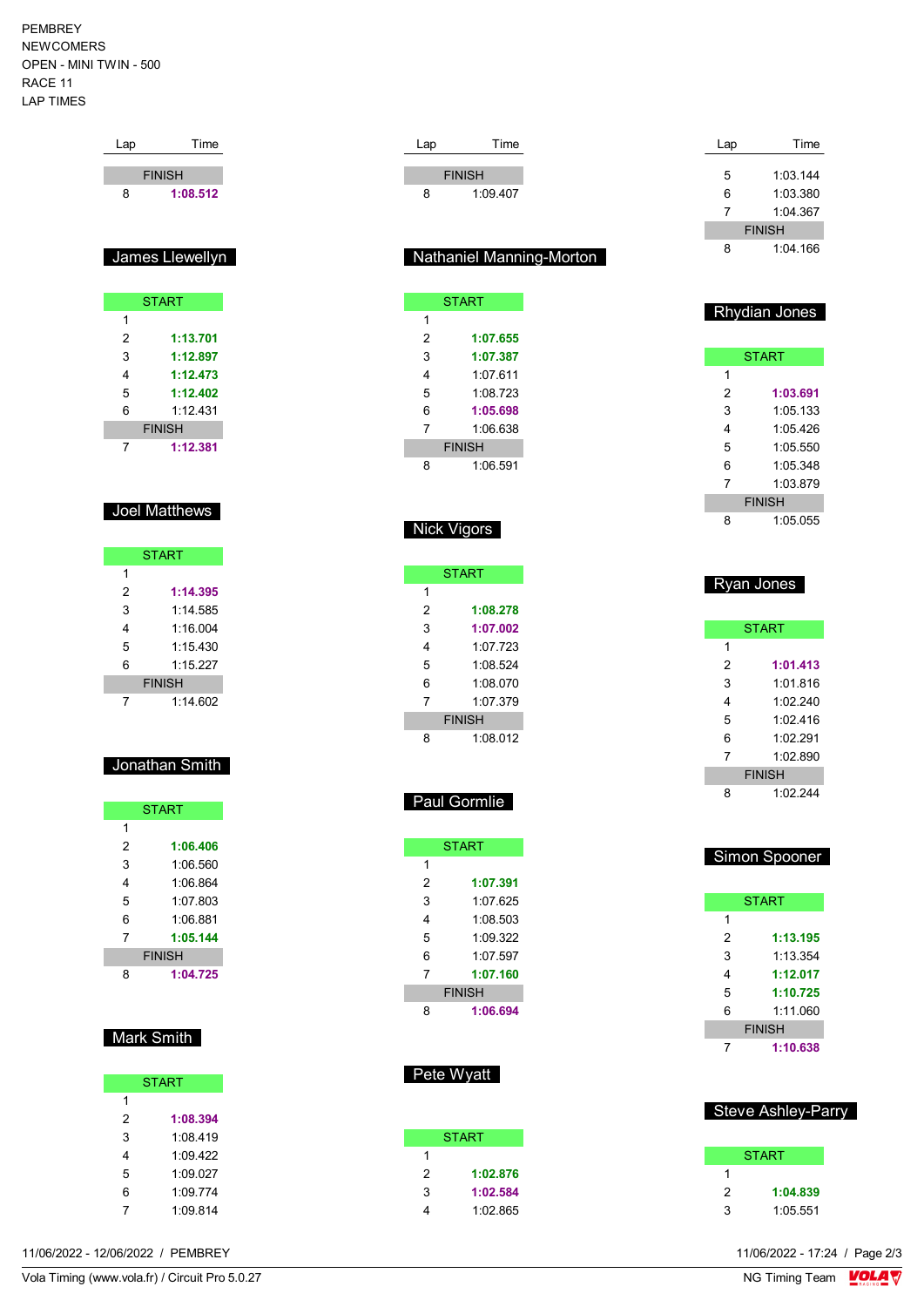PEMBREY NEWCOMERS OPEN - MINI TWIN - 500 RACE 11 LAP TIMES

| Lap           | Time     |  |  |  |  |  |  |  |
|---------------|----------|--|--|--|--|--|--|--|
| 4             | 1:05.985 |  |  |  |  |  |  |  |
| 5             | 1:05.438 |  |  |  |  |  |  |  |
| 6             | 1:05 291 |  |  |  |  |  |  |  |
| 7             | 1:03.938 |  |  |  |  |  |  |  |
| <b>FINISH</b> |          |  |  |  |  |  |  |  |
| 8             | 1:06.049 |  |  |  |  |  |  |  |

# Tyler Smith

| <b>START</b>  |          |  |  |  |  |  |  |  |
|---------------|----------|--|--|--|--|--|--|--|
| 1             |          |  |  |  |  |  |  |  |
| 2             | 1:12.326 |  |  |  |  |  |  |  |
| 3             | 1:10.230 |  |  |  |  |  |  |  |
| 4             | 1:09.473 |  |  |  |  |  |  |  |
| 5             | 1.12411  |  |  |  |  |  |  |  |
| 6             | 1.12249  |  |  |  |  |  |  |  |
| <b>FINISH</b> |          |  |  |  |  |  |  |  |
|               | 1:10.878 |  |  |  |  |  |  |  |

# Tyson Lewis

| <b>START</b>  |          |  |  |  |  |  |  |  |  |
|---------------|----------|--|--|--|--|--|--|--|--|
| 1             |          |  |  |  |  |  |  |  |  |
| 2             | 1:01.797 |  |  |  |  |  |  |  |  |
| 3             | 1:01.736 |  |  |  |  |  |  |  |  |
| 4             | 1.02.597 |  |  |  |  |  |  |  |  |
| 5             | 1:02 475 |  |  |  |  |  |  |  |  |
| 6             | 1.02.235 |  |  |  |  |  |  |  |  |
| 7             | 1.02330  |  |  |  |  |  |  |  |  |
| <b>FINISH</b> |          |  |  |  |  |  |  |  |  |
|               | 1.02 799 |  |  |  |  |  |  |  |  |

# William Parry

| <b>START</b>  |          |  |  |  |  |  |  |  |
|---------------|----------|--|--|--|--|--|--|--|
| 1             |          |  |  |  |  |  |  |  |
| 2             | 1:12.924 |  |  |  |  |  |  |  |
| 3             | 1:13.083 |  |  |  |  |  |  |  |
| 4             | 1:13.639 |  |  |  |  |  |  |  |
| 5             | 1:14 855 |  |  |  |  |  |  |  |
| 6             | 1:13.765 |  |  |  |  |  |  |  |
| <b>FINISH</b> |          |  |  |  |  |  |  |  |
|               | 1.14209  |  |  |  |  |  |  |  |